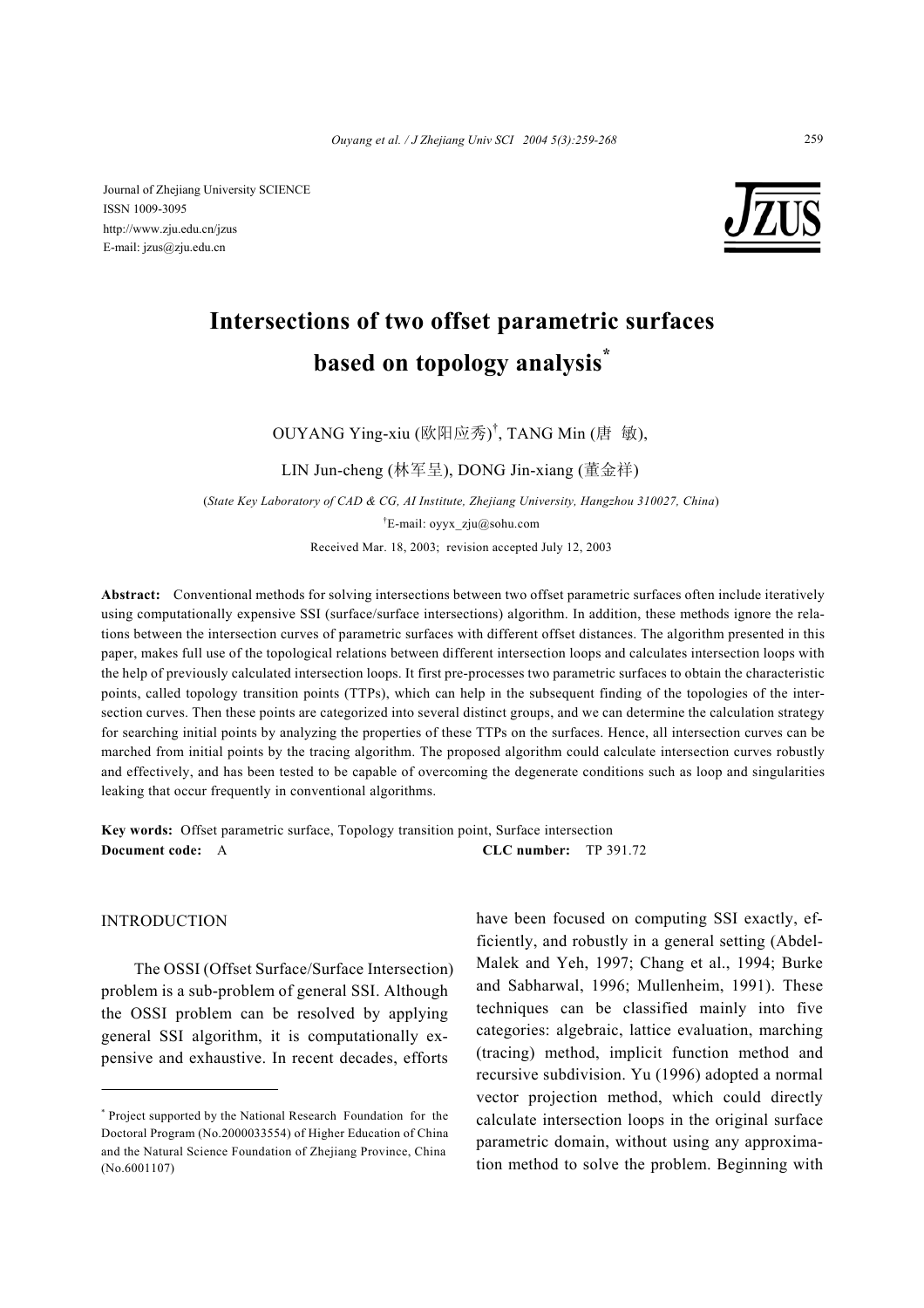a series of initial intersection points, it used the tracing algorithm to calculate the intersect loops. However, his paper did not specify how to determine the initial intersection points and the topologic structure of the intersection curves. The loop detection method (Ma and Lee, 1998; Hohmeyer, 1992) received wide attention in the surface intersection domain as it can improve the efficiency and accuracy of tracing-based algorithm and ensure that all intersection curves and singularities can be found, and consequently has become a power tool for tracing-based SSI. Nevertheless, the algorithm cannot guarantee that the correct intersect curve topology is obtained, as the resulting topology is dependent on the tracing strategy employed. Hu et al.(2000) introduced a moving affine frame method for intersection calculation of parametric curves and surfaces. The numeric stability and efficiency of the method are better than traditional methods.

Jun et al.(2001) and Tait et al.(2002) discussed the relations between the TTPs and the topologies of intersection curves. Because the offset parametric surface is evolved from the original surface (Kulkarni and Dutta, 1995; Nackman, 1984), there should exist similarities between the intersection curves of surface with different offset distances. Our analysis of the characteristics of two offset parametric surfaces revealed the relations between the TTPs and the topologies of intersection curves of offset surfaces; and on the basis of the relations we proposed an optimized algorithm for OSSI. The algorithm is stated briefly as follows. To begin with, it pre-processes two initial surfaces to obtain the TTPs, which are then categorized into several groups by analyzing their properties. Secondly, according to the distribution of these TTPs, the initial point search strategy and intersection curve topology can be determined. Thus, the whole intersection loops can be marched by tracing algorithm.

Consider the case when two offset surfaces intersect. If the offset distance(s) of one(two) surfaces change, the shapes and topologies of the intersection curves will change. The topology changes include the emergence of new loops, the removal of existing loops, the merger of two open curves to form a closed loop, and so on. An example of the TTP is shown in Fig.1, in which  $S_1^0$  is the offset surface of  $S_1$ , and the pair of points,  $P_1$ and  $P_2$ , is a TTP. When the distance between  $S_1$  and  $S_1^0$  increases, the intersection loops of  $S_1^0$  and  $S_2$ appear around  $P_1$  and  $P_2$ . According to the distance between  $P_1$  and  $P_2$ , we can quickly determine whether or not there exist intersection loops around  $P_1$  and  $P_2$ .



The whole algorithm proposed consists of the following steps:

1. Calculate all the TTPs on two original surfaces and sort them in an ascending order with respect to the distances between them.

2. By analyzing the offset distances, the original surfaces and the distance of TTPs, we get the distribution of intersection curves, the dynamic topology of intersect curves, and thus determine searching strategy for the initial intersection points.

3. Trace out all intersection curves from the initial points.

This paper mainly focuses on the first and second steps, and the third step adopts the algorithms given in Tang et al.(1999), Tang and Dong (2000), and Wu and Andrade (1999). We discuss the necessary and sufficient conditions of TTPs and analyze their effects on the topologies of the intersection curves in Section 2. Section 3 details how to find the initial intersection points by to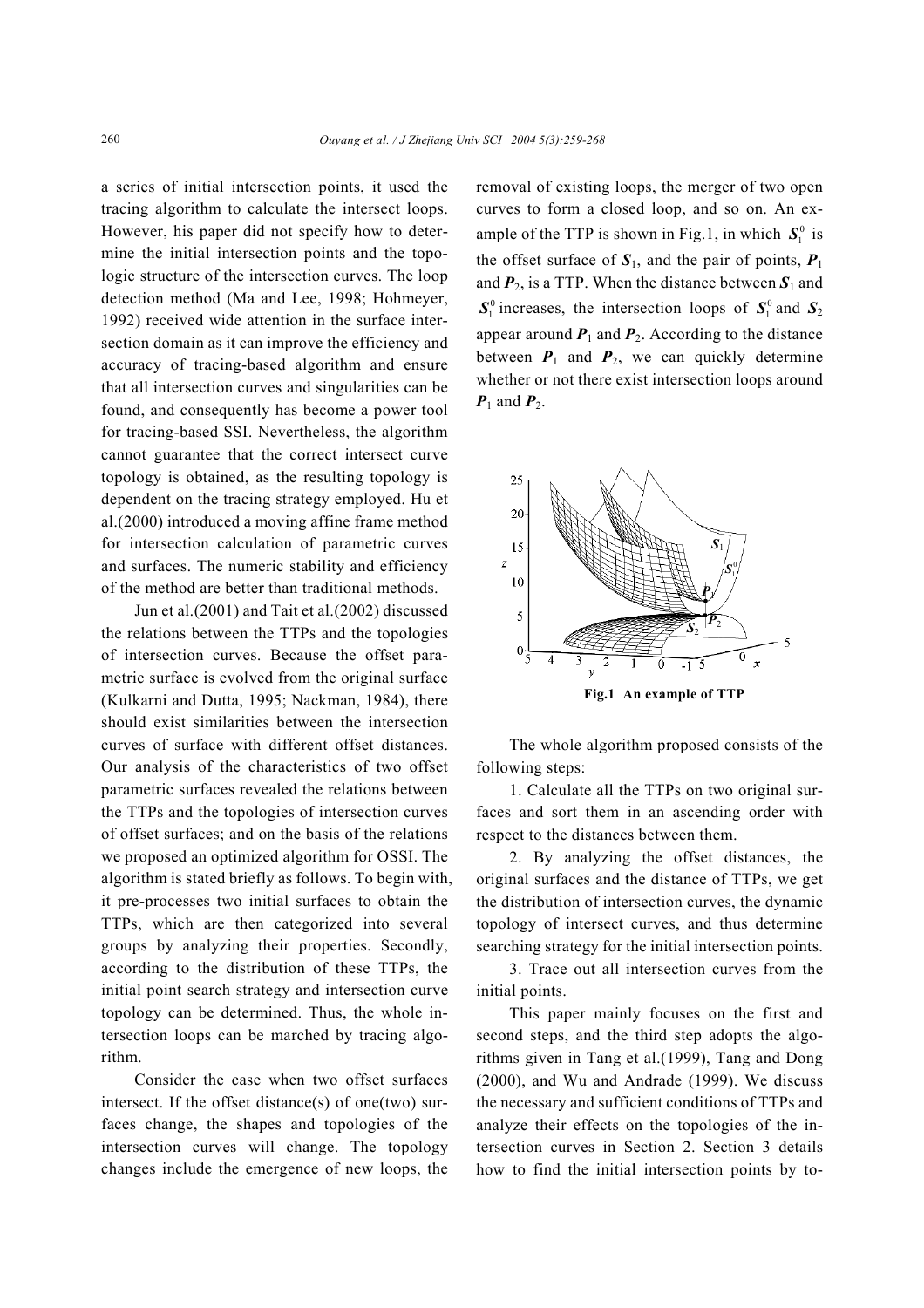pology similarity. The last two sections, Section 4 and 5, discuss implementation of the algorithm with some examples, draw some conclusions, and touch on the direction of our future work.

## PROPERTIES AND DETECTION OF TTPS

We assume all parametric surfaces discussed in this paper have tangent plane continuity  $(G<sup>1</sup>)$ .

Let  $G(u, v)$  and  $F(s, t)$ , where  $(u, v) \in [0, 1] \times [0, 1]$ 1] and  $(s, t) \in [0, 1] \times [0, 1]$ , are the original surfaces of offset parametric surfaces  $G^0(u, v)$  and  $F^0(s, t)$ , respectively, then

$$
G^{0}(u, v) = G(u, v) + l * m(u, v)
$$
  

$$
F^{0}(s,t) = F(s,t) + h * n(s,t)
$$

where *l* and *h* are the offset distances of  $\mathbf{G}^0(u, v)$ and  $\mathbf{F}^0(s, t)$  respectively.

Suppose  $G_u(u, v) \times G_v(u, v) \neq 0$  and  $F_s(s, t) \times F_t(s, v)$  $t \neq 0$  everywhere. The unit normal vectors of the original surfaces are

$$
\mathbf{m}(u,v) = \frac{\mathbf{G}_u(u,v) \times \mathbf{G}_v(u,v)}{\left| \left| \mathbf{G}_u(u,v) \times \mathbf{G}_v(u,v) \right| \right|},
$$

$$
\mathbf{n}(s,t) = \frac{\mathbf{F}_s(s,t) \times \mathbf{F}_t(s,t)}{\left| \left| \mathbf{F}_s(s,t) \times \mathbf{F}_t(s,t) \right| \right|}.
$$

**Definition 1** If  $P(G(u_0, v_0)), Q(F(s_0, t_0))$  are two points on surface  $G(u, v)$  and  $F(s, t)$ , respectively, then define the directed distance between *P* and *Q* by

$$
d_{\rm qp}(P,Q)=\mathrm{sign}(m(u_{\rm 0},v_{\rm 0})\bullet QP)*||QP||,
$$

where • and ∗ are the cross products between two vectors and the multiplication between two real numbers, respectively.

**Definition 2** If  $G(u_0, v_0)$ ,  $F(s_0, t_0)$  are two points on  $G(u, v)$  and  $F(s, t)$ , respectively, such that  $G^{0}(u_{0}, v_{0})$  and  $F^{0}(s_{0}, t_{0})$  are tangent at  $(u_{0}, v_{0})$  and  $(s_0, t_0), \{ G(u_0, v_0), F(s_0, t_0) \}$  is referred to as a TTP.

According to the TTP's location, it can be categorized into two groups: the Interior-Interior TTP, (I-I), that is inside both surface, and Interior-Boundary TTP, (I-B), that is at least on one surface boundary.

#### **Interior-Interior TTP (I-I)**

**Theorem 1** { $G(u_0, v_0)$ ,  $F(s_0, t_0)$ } is an I-I TTP if and only if  $m(u_0, v_0)$  is bi-parallel to  $n(s_0, t_0)$ , and  $G(u_0, v_0)F(s_0, t_0)$  is parallel to *n* (*s*<sub>0</sub>, *t*<sub>0</sub>).

**Proof** This is immediately apparent from Definition 2.

Given a pair of points,  ${G(u_0, v_0), F(s_0, t_0)}$ ; suppose that  $G^0(u, v)$  and  $F^0(s, t)$  are tangent at  $(u_0, t)$  $v_0$ ) and ( $s_0$ ,  $t_0$ ), and the corresponding offset distances are  $l_0$  and  $h_0$ , respectively. According to Theorem 1, the following equation

$$
G^{0}(u_{0}, v_{0}) = F^{0}(s_{0}, t_{0})
$$
\n(1)

holds and there should exist  $l_0$  and  $h_0$  satisfying the relation

$$
d_{\text{qp}}(\textbf{G}(u_0, v_0), \textbf{F}(s_0, t_0)) \textbf{m}(u_0, v_0) + l_0 \textbf{m}(u_0, v_0) = h_0 \textbf{n}(s_0, t_0).
$$
\n(2)

By modifying the equation above, we get

$$
\delta = d_{\rm qp}(\mathbf{G}(u_0, v_0), \mathbf{F}(s_0, t_0)) + l_0 - h_0 \text{sign}(\mathbf{m}(u_0, v_0) \bullet \mathbf{n}(s_0, t_0)) = 0
$$
\n(3)

According to Eq.(3), a TTP can be classified into two main groups:

1. The unit normal vectors of a TTP are the same vectors.

2. The unit normal vectors of a TTP are reverse but parallel vectors.

The first group of TTP mentioned above is shown in Fig.2. In this case, Eq.(3) can be predigested to an abbreviated form as follows:

$$
\delta = d_{\rm qp}(\mathbf{G}(u_0, v_0), \mathbf{F}(s_0, t_0)) - h_0 + l_0 = 0 \tag{4}
$$

The second group of TTP is shown in Fig.3,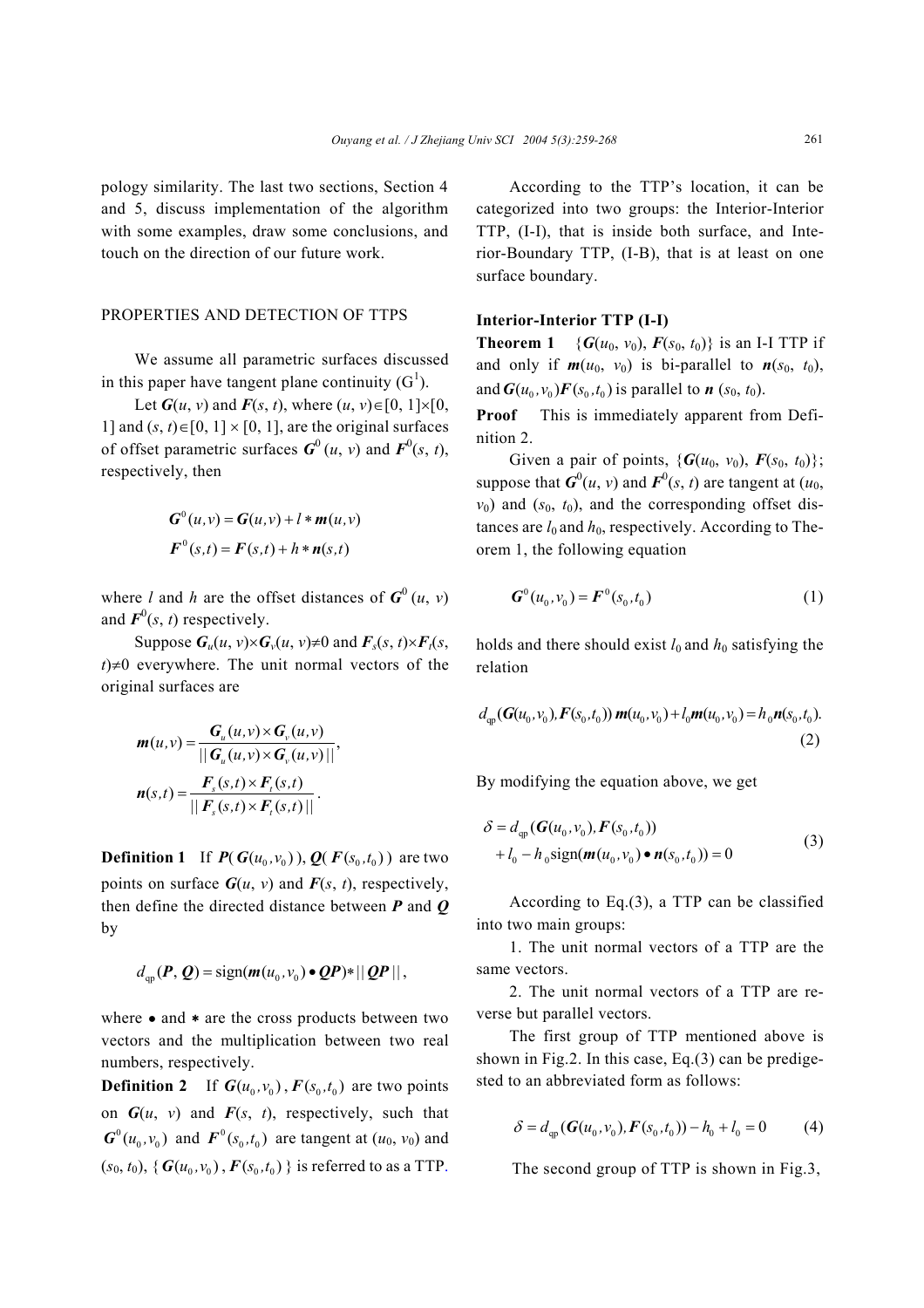and Eq.(3) can be predigested to:

$$
\delta = d_{\rm qp}(\mathbf{G}(u_0, v_0), \mathbf{F}(s_0, t_0)) - h_0 - l_0 = 0 \tag{5}
$$



**Fig.2 Unit normal vectors of a TTP are the same**



**Fig.3 Unit normal vectors of TTP are reverse but parallel to each other**

The relation between the TTP and the topology of the intersection curve is affected by the shape of the surface in the neighboring region of the TTP. Su et al.(1979) specified that the shape of the surface in the vicinity of the point  $P(G(u_0, v_0))$ is characterized by its total curvature *K* and that the surface can be regarded as a quadric surface. Here,  $K = Gk_u(u, v) * Gk_v(u, v)$ , and  $Gk_u(u, v)$ ,  $Gk_v(u, v)$ are the principal curvatures, respectively. The total curvature *K* categorizes the points on surface in the vicinity of *P* into three groups: Elliptic Points: *K*>0; Hyperbolic Points: *K*<0; Parabolic Points: *K*=0.

Table 1 sums up the effect of the directed distance and the total curvatures on the topology of the intersection curve.

### **Interior-Boundary TTP (I-B)**

As  $G(u, v)$  and  $F(s, t)$  is symmetrical, we only discuss the TTPs that locate on the boundary of *G*(*u*, *v*) and the interior of  $F(s, t)$ . The conclusions obtained also hold for the TTPs that are on the boundary of  $F(s, t)$  and the interior of  $G(u, v)$ .

Let us investigate those points on the boundary, which meet the conditions of Theorem 1. Obviously, these points belong to the I-B TTP set, denoted as I-B TTP1. Table 2 shows the effect of the TTP on the topology of the intersection curve.

Let  $\mathbf{b}_g(t)$  be the boundary curve of  $\mathbf{G}(u, v)$ , and  $\mathbf{b}_g(t)$  the differential vector of  $\mathbf{b}_g(t)$ . According to Definition 1, the I-B TTPs can be identified by the following equation:

$$
\boldsymbol{b}_{gt} \bullet \boldsymbol{n}(s,t) = 0 \tag{6}
$$

Here Eq.(6) is a sufficient condition for  ${G}(u_0,$  $v_0$ ),  $F(s_0, t_0)$ } to be a I-B TTP. Those points that satisfy the requirement of Eq.(6) can be categorized

|                 | Table 1 Tellations between the I-I I II and the topology of the intersection car ve |             |                                                                         |                                                                                |             |  |  |  |
|-----------------|-------------------------------------------------------------------------------------|-------------|-------------------------------------------------------------------------|--------------------------------------------------------------------------------|-------------|--|--|--|
| $\delta$        | Total curvature                                                                     |             | Intersections curve of approximation<br>shape of surface around the TTP | The variety trend of the intersec-<br>tion curves                              | Kind of TTP |  |  |  |
| $\delta \geq 0$ | $GK \geq 0$                                                                         | $FK \geq 0$ |                                                                         | Add an intersect loop                                                          | $I-I_1$     |  |  |  |
|                 | $GK \geq 0$                                                                         | FK<0        | Add an intersect loop                                                   | Add an intersect loop                                                          | $I-I2$      |  |  |  |
|                 | $GK \leq 0$                                                                         | FK<0        | Two intersection regions turn into<br>other two intersect regions       | Two intersection regions turn into<br>other two intersect regions <sup>b</sup> | $I-I_3$     |  |  |  |
| &0              |                                                                                     |             |                                                                         | No effect                                                                      |             |  |  |  |

**Table 1 Relations between the I-I TTP and the topology of the intersection curve**<sup>a</sup>

<sup>a</sup>GK, *FK* are the total curvatures of  $G(u, v)$ ,  $F(s, t)$  respectively; by The vertice translation curves summed in Table 1 community

<sup>b</sup> The variety trend of intersection curves summed in Table 1 occurred only in the TTP's neighboring regions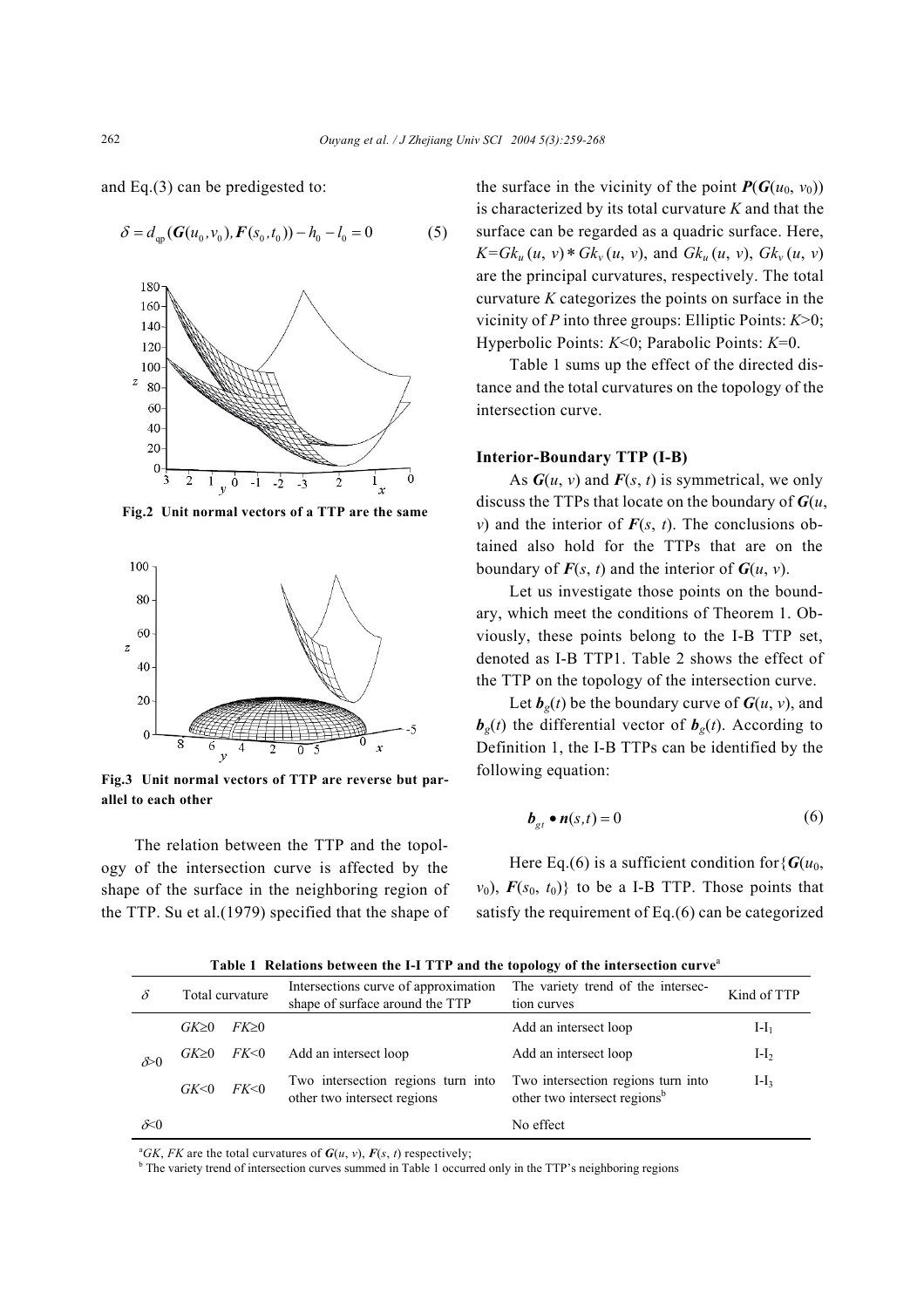| $\delta$     | Total<br>curvature                  |             | Intersection curves of app-<br>roximation shape of sur-<br>face around the TTP | Tangent line's continuity<br>of approximation shape's<br>intersection curves | The variety trend of inter-<br>section curves            | Kind<br>of<br><b>TTP</b> |
|--------------|-------------------------------------|-------------|--------------------------------------------------------------------------------|------------------------------------------------------------------------------|----------------------------------------------------------|--------------------------|
| $\delta > 0$ | $GK \geq 0$                         | $FK \geq 0$ |                                                                                |                                                                              | Add an open loop                                         | $I-B_1$                  |
|              | $GK \geq 0$                         | FK<0        | Add an intersect loop                                                          |                                                                              | Add an open loop                                         | $I-B2$                   |
|              | FK<0<br>$GK \leq 0$<br>sect regions |             | Two intersection regions<br>turn into other two inter-                         | Continuous                                                                   | One intersect region turns<br>into two intersect regions | $I-B3$                   |
|              |                                     |             | Discontinuous                                                                  | Two intersect regions turns<br>into one intersect region                     | $I-B_4$                                                  |                          |
| &0           |                                     |             |                                                                                |                                                                              | No effect                                                |                          |

**Table 2 Relations between the I-B TTP1 and the topology of the intersection curve** 

into different groups with respect to their normal vectors. According to the different relations of the normal vectors, we classify the boundary point as follow:

1.  $m(u_0, v_0)$  is parallel to  $n(s_0, t_0)$ 

In this case, if  $G(u_0, v_0)F(s_0, t_0)$  is parallel to *n*(*s*<sub>0</sub>, *t*<sub>0</sub>), the pair of points { $G(u_0, v_0)$ ,  $F(s_0, t_0)$ } is a I-B TTP, and it belongs to I-B  $TTP_1$  discussed above; otherwise,  $\{G(u_0, v_0), F(s_0, t_0)\}$  is not a TTP, so there is no need to consider this condition during the search of the TTPs.

2.  $m(u_0, v_0)$  is not parallel to  $n(s_0, t_0)$ 

As  $m(u_0, v_0)$  is not parallel to  $n(s_0, t_0)$ , there must exist a certain offset distance  $l_0$ , such that  $G^{0}(u_{0}, v_{0})F^{0}(s_{0}, t_{0})$  is parallel to  $n(s_{0}, t_{0})$ , To make  $G^{0}(u,v)$  and  $F^{0}(s,t)$  tangent at  $(u_0, v_0)$ ,  $(s_0, t_0)$ , we can only change the offset distance of  $F^{0}(s,t)$ , and the following equation

$$
G(u_0, v_0) + l_0 * m(u_0, v_0) = F(s_0, v_0) + h * n(s_0, t_0)
$$
 (7)

holds. It can be predigested as follows:

$$
\delta = d_{\rm qp}(\mathbf{F}(s_0, t_0), \mathbf{G}(u_0, v_0)) - h \,. \tag{8}
$$

Those points that meet Eq.(6) and Eq.(8) also belong to I-B TTP set and we denote them as I-B TTP2. Table 3 sums up the effect of these TTPs on the topology of the intersection curves.

From the geometric viewpoint, only the isolat-

ed TTPs are discussed in this paper. However, the shape of a TTP can vary in several aspects. For example, it can be a line segment or a curve, a bounded region, a closed curve, a bounded region with a hole(s), or the combination of the previous cases. In general, a TTP can be in any shape that can emerge in general SSI problem. In this paper, we discuss the isolated TTPs only; and other type of TTPs will be discussed in other papers.

# DETERMINING THE SEARCH STRATEGY OF INITIAL INTERSECTION POINTS

The TTP expresses the essential property of the relations between different intersection curves of offset surface. By analyzing the TTPs, we can find the similarities and the differences between the topologies of the intersection curves with different offset distances. With the topology similarities of intersection curves, the intersection problem can be simplified.

As well known, the geometrical and topological complexity of surface lead to the complexity of the geometrical and topological complexity of the intersection curves. Given the distribution of the intersection curves of the two original surfaces, we will try to solve the intersection problem of two offset surfaces when the offset distances are  $l_1$  and *h*1, respectively. One or more TTPs will emerge when the offset distances varies between the original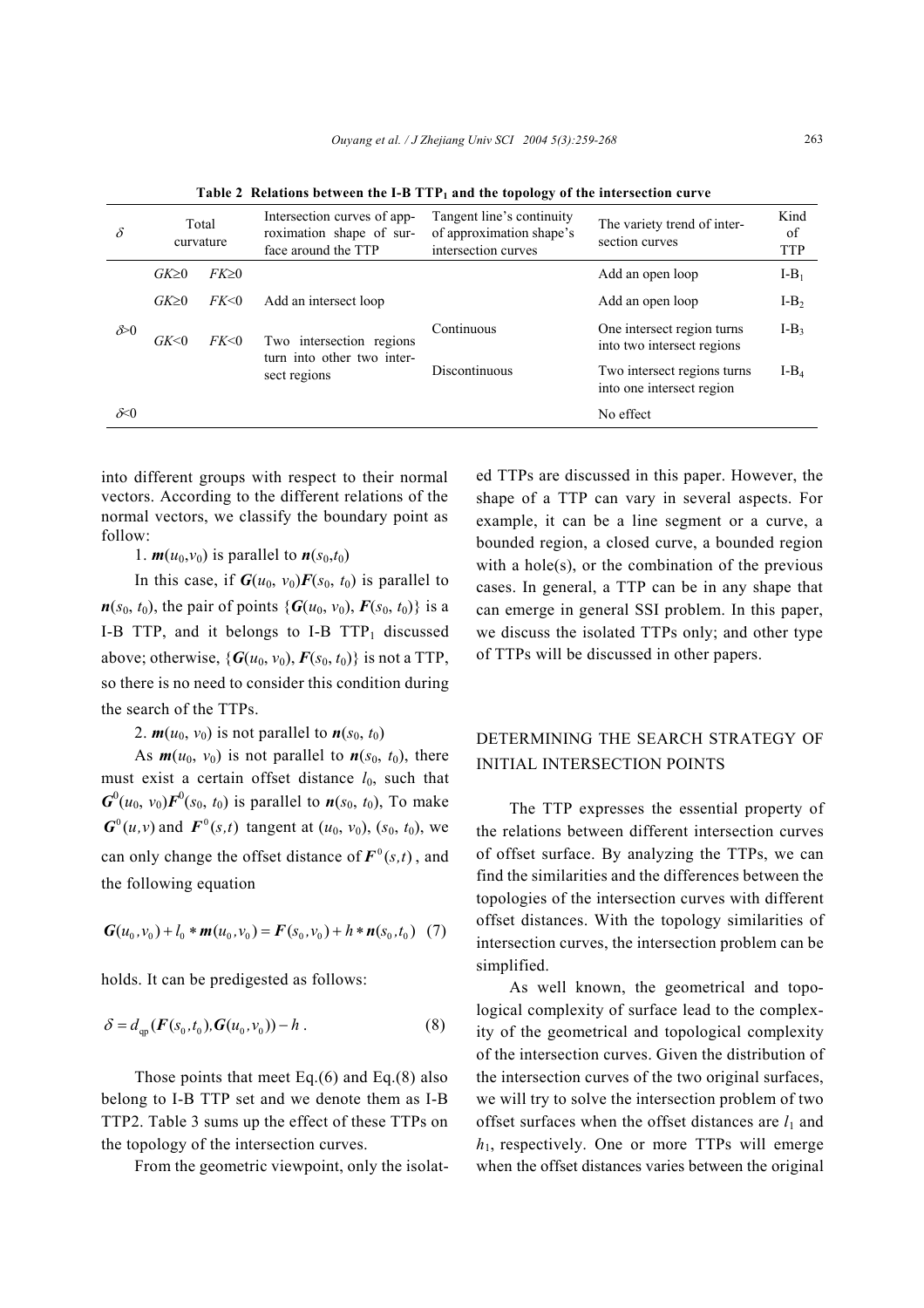| $\delta$                               | Total curvature |                                                                               | Intersection curves of app-<br>roximation shape of sur-<br>face around the TTP | Tangent line's conti-<br>nuity of approxima-<br>tion shape's intersec-<br>tion curves | Variety trend of intersec-<br>tion curves                | Kind<br>of<br><b>TTP</b> |
|----------------------------------------|-----------------|-------------------------------------------------------------------------------|--------------------------------------------------------------------------------|---------------------------------------------------------------------------------------|----------------------------------------------------------|--------------------------|
|                                        | $K \geq 0$      | $K \geq 0$                                                                    |                                                                                |                                                                                       | Add an open loop                                         | $I-B_1$                  |
|                                        | $K \geq 0$      | K<0                                                                           | Add an intersect loop                                                          |                                                                                       | Add an open loop                                         | $I-B2$                   |
| $\delta \geq 0$<br>and<br>$l=l_0$      | K<0             | K<0<br>Two intersection regions<br>turn into other two inter-<br>sect regions |                                                                                | Continuous                                                                            | One intersect region turns<br>into two intersect regions | $I-B_3$                  |
|                                        |                 |                                                                               | Discontinuous                                                                  | Two intersect regions turn<br>into one intersect region                               | $I-B_4$                                                  |                          |
| $\delta \geq 0$<br>and<br>$l \neq l_0$ |                 |                                                                               |                                                                                |                                                                                       | No effect                                                |                          |
| &0                                     |                 |                                                                               |                                                                                |                                                                                       |                                                          |                          |

Table 3 Relations between the I-B TTP<sub>2</sub> and the topology intersection curve

location and the location at the intersection curves that we want to calculate. The TTPs are used to find the intersection curve topology of the surfaces. In the following context, we classify the TTPs into several groups, and analyze the functionalities of different TTPs in ten cases. In the previous nine cases, one TTP at most is considered; the case of more than one TTP can be easily dealt with by considering each TTP separately. Fig.4 shows a possible distribution of the TTPs, and the following discussion will be based on it.



**Fig.4 An example of TTP distribution** 

1. No TTP is disabled or enabled when the offset distances, *l* and *h*, vary from 0 to  $l_1$  and  $h_1$ respectively.

Because the number of the TTPs is not changed, the topologies of the intersection curves also remain unchanged. The intersection curves of

the offset surfaces are obtained by simply expanding or shrinking the intersection curves of the old curves. If  $\delta$  increases, the new intersection curves can be calculated by expanding the old intersection curves, and the initial points can be found in the outer normal direction of the curves at any point on old intersection curves. Otherwise, the initial points can be searched in the reverse direction.

2. One I-I<sub>1</sub> or I-I<sub>2</sub> TTP is enabled when the offset distances, *l* and *h*, vary from 0 to  $l_1$  and  $h_1$ , respectively.

The existing curves will not change in their topologies and are calculated as described in the case 1. A new loop is added to the structure of intersection curves, the initial points of the new loop is obtained in any direction from the TTP loop is obtained in any direction from the TTP enabled.

3. One I-I<sub>1</sub> or I-I<sub>2</sub> TTP is disabled when the offset distances, *l* and *h*, vary from 0 to  $l_1$  and  $h_1$ , respectively.

The intersection curve that contains this TTP vanishes. There is no need to calculate the intersection curves around this TTP.

4. One I-I<sub>3</sub> TTP is enabled when the offset distances, *l* and *h*, vary from 0 to  $l_1$  and  $h_1$ , respectively.

According to the above analysis, the new TTP may turn two intersection regions into other two new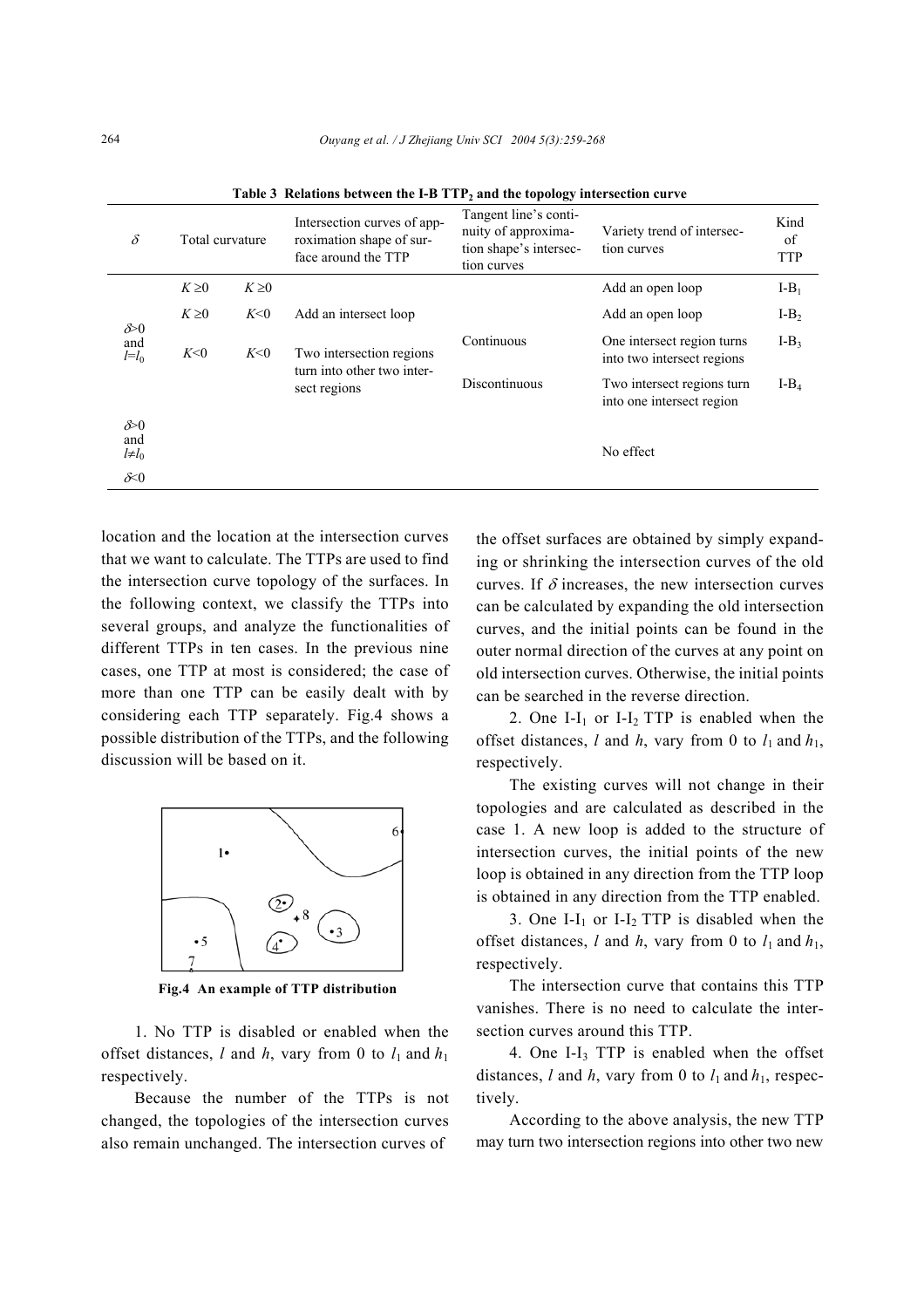intersection regions, but the new intersection regions may be enclosed out of the neighboring regions of the TTP. Even though the  $I-I<sub>3</sub> TTP$  merges regions, it is not certain, by looking at the TTPs only, which regions are merged. For instance, only by analyzing the 8th TTP, can we not know which pair of regions will be merged among the three intersection regions around the 2nd, 3rd and 4th TTPs. Thus, the new intersection curves around the old TTPs should be computed by using the first three methods mentioned above. Then inclusion test (O'Rourke, 1993) will be used for old regions to decide the intersection curve topology. For Fig.4, we can first calculate the intersection region around the 2nd TTP by method 1. Then inclusion test is done for the region obtained. If it does not contain the 3rd, 4th and 8th TTPs, the new region is only related to the 2nd TTP. Otherwise, if it contains the 3rd and 8th TTPs; the I-I<sub>3</sub> TTP merges the regions created by the 3rd and 2nd TTPs.

5. One I-I<sub>3</sub> TTP is disabled when the offset distances, *l* and *h*, vary from 0 to  $l_1$  and  $h_1$ , respectively.

The intersection curve topology is obtained by reversing the process of the 4th case. The initial point of the intersection regions can be searched on the line of the disabled TTP and the TTPs that are associated with the merging process.

6. One I-B<sub>1</sub> or I-B<sub>2</sub> TTP is enabled when the offset distances, *l* and *h*, vary from 0 to  $l_1$  and  $h_1$ , respectively.

A new open intersection curve is created around the TTP, and the initial point on the intersection curve is found by searching along the boundary in any direction.

7. One I-B<sub>1</sub> or I-B<sub>2</sub> TTP is disabled when the offset distances, *l* and *h*, vary from 0 to  $l_1$  and  $h_1$ , respectively.

The curve around the TTP is removed, and there is no need to calculate intersection curve around the TTP.

8. One I-B<sub>3</sub> is enabled or one I-B<sub>4</sub> is disabled when the offset distances,  $l$  and  $h$ , vary from 0 to  $l_1$ and  $h_1$ , respectively.

A new curve is added to the structure of intersection curve. The initial point is found by searching along the boundary in different directions, and two open curves will be found.

9. One I-B<sub>4</sub> is enabled or one I-B<sub>3</sub> is disabled when the offset distances,  $l$  and  $h$ , vary from 0 to  $l_1$ and  $h_1$ , respectively.

Two open curves join up at the TTP. A new curve is obtained by emerging two old open curves. Inclusion test is used to determine which TTP is included in the new curve, and the initial point can be found at certain direction of the TTP.

10. More than one TTP is enabled or disabled when the offset distances,  $l$  and  $h$ , vary from 0 to  $l_1$ and  $h_1$ , respectively.

The analysis becomes complex, because this may combine all methods mentioned above. However, this case can be easily dealt with by considering each TTP separately. Firstly, all TTPs emerged are sorted according to their directed distance. Then we calculate the topologies of the intersection curves just when the TTP is enabled or disabled by employing the 1−9 methods above. Through this way, the topologies of the intersection curves are updated when all TTPs are processed.

In short, the calculation of initial intersection points can be simplified by taking into account the similarities of intersection curves with different offset distances and the TTPs.

#### EXAMPLES AND ANALYSIS

The proposed algorithm was implemented in Visual C++ on a Window2000 platform, and we applied the algorithm to some examples. Two B-spline surfaces in rectangle domain, denoted by  $G(u, v)$ ,  $F(s, t)$  are shown in Fig.5 and Fig.6, respectively. The distribution graph of TTPs is shown in Fig.7, in which there are 24 TTPs. Among them, we give an order number to each TTP that has some effect in our explanation. In Figs.8−18, we analyze the relations between the TTPs and the topologies of the intersection curves.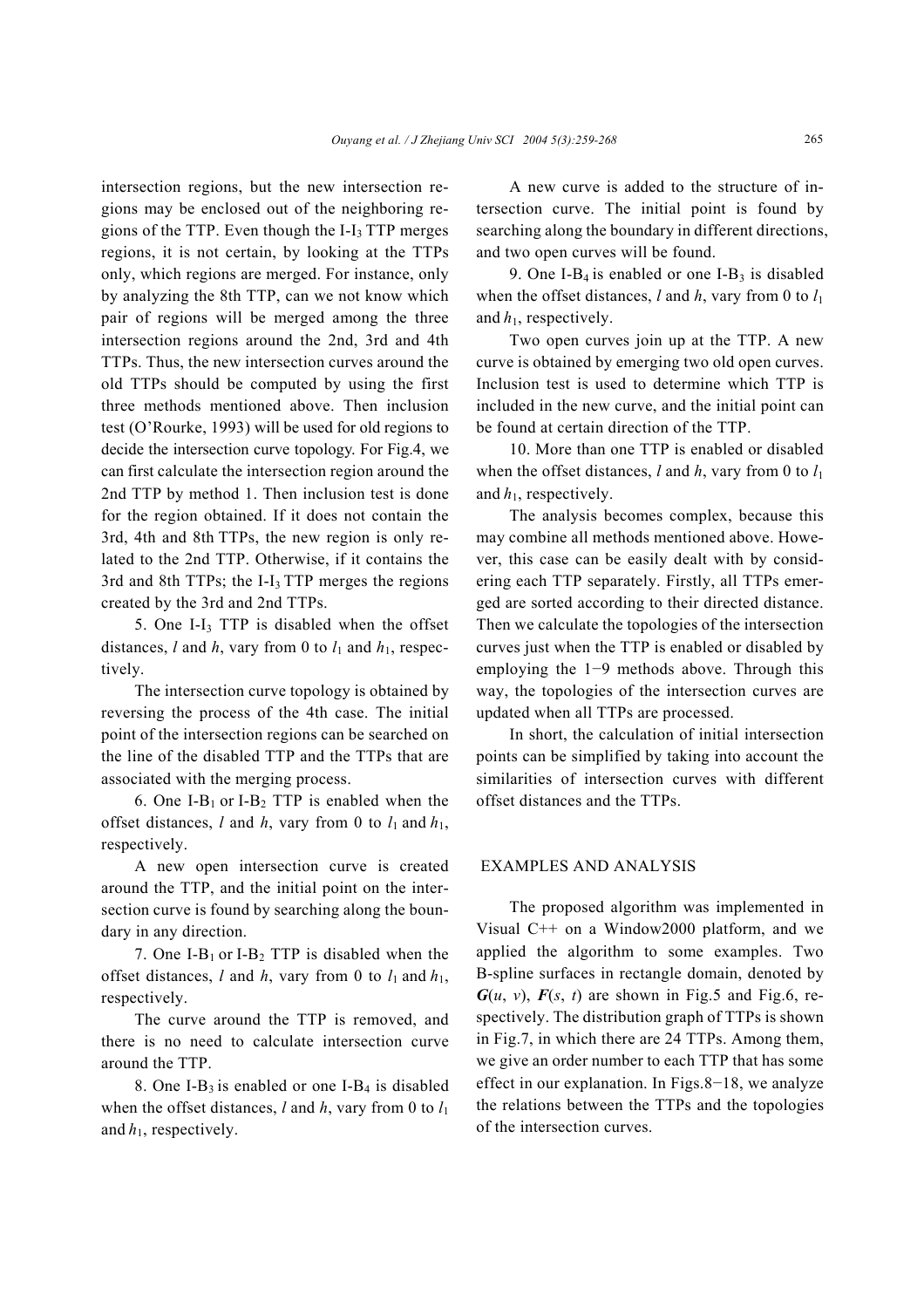

**Fig.7 TTP's distribution graph**



**Fig.9** *h***=−0.6,** *l***=−0.3. The 6th TTP create the 5th enclose intersect curve and original curve expand**



**Fig.11**  $h = -0.2$ ,  $l = -0.1$ . The 13th TTP creates the 6th **new open curve. The 1st and 5th curves trend to merge with each other**



**Fig.8** *h***=−1,** *l***=−0.5. The 2nd and 4th together with 5th TTPs create the 1st intersection loop. The 1st TTP create a close intersection loop. The 2nd TTP and the 3rd TTP create the 3rd and 4th open curve, respectively**



**Fig.10** *h***=−0.3,** *l***=−0.15. No new TTP emerge, and the new intersect curves are searched by expanding the old curves**



**Fig.12** *h***=0,** *l***=0. The 7th TTP merge the 1st and the 5th curves into a curve**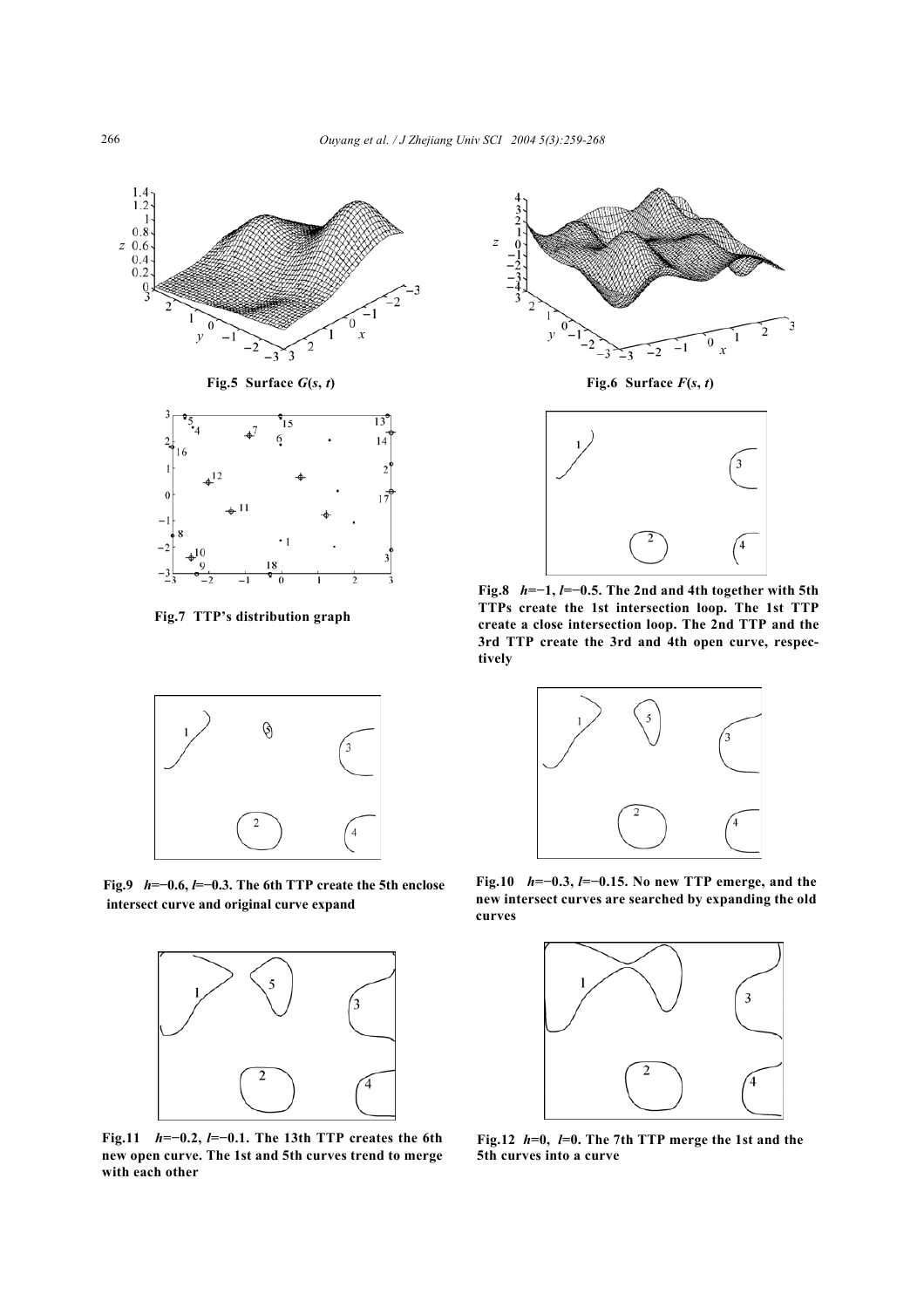

**Fig.13** *h***=0.1,** *l***=0.05. The 8th TTP creates the 5th open curve**



**Fig.15** *h***=0.4,** *l***=0.2. No new TTP take effect, and the 3rd and 4th curves will be merged**



**Fig.17** *h***=0.7,** *l***=0.35. The 10th TTP merges the 5th and 6th intersection curves into the 5th intersection curve**

#### CONCLUSION AND FUTURE WORKS

Traditionally, the SSI algorithms are often used to solve OSSI problems. In those algorithms, the characteristics of offset parametric surface were not used to simplify the OSSI problem. The algorithm proposed in this paper is an optimized algorithm based on the similarities of the topologies of the intersection curves. When we intersect one offset surface with another offset surface, the chan-



**Fig.14** *h***=0.2,** *l***=0.1. The 15th TTP makes the 1st curve open around the 15th TTP**



**Fig.16** *h***=0.6,** *l***=0.3. The 9th TTP create the 6th new open curve**



**Fig.18** *h***=0.9,** *l***=0.45. The 2nd intersection curve will become a open curve near the 18th TTP**

ges in topologies of the intersection curves are caused by the TTPs of surfaces. In this paper, the observed properties of TTPs were applied to devise a method for detecting TTPs, and the strategy to locate the initial intersection points is provided. The presented algorithm makes full use of the relations between TTPs and the topologies of intersection curves to simplify the calculation of the intersection problem. Firstly, the algorithm preprocesses the surfaces to get the TTPs. Then throu